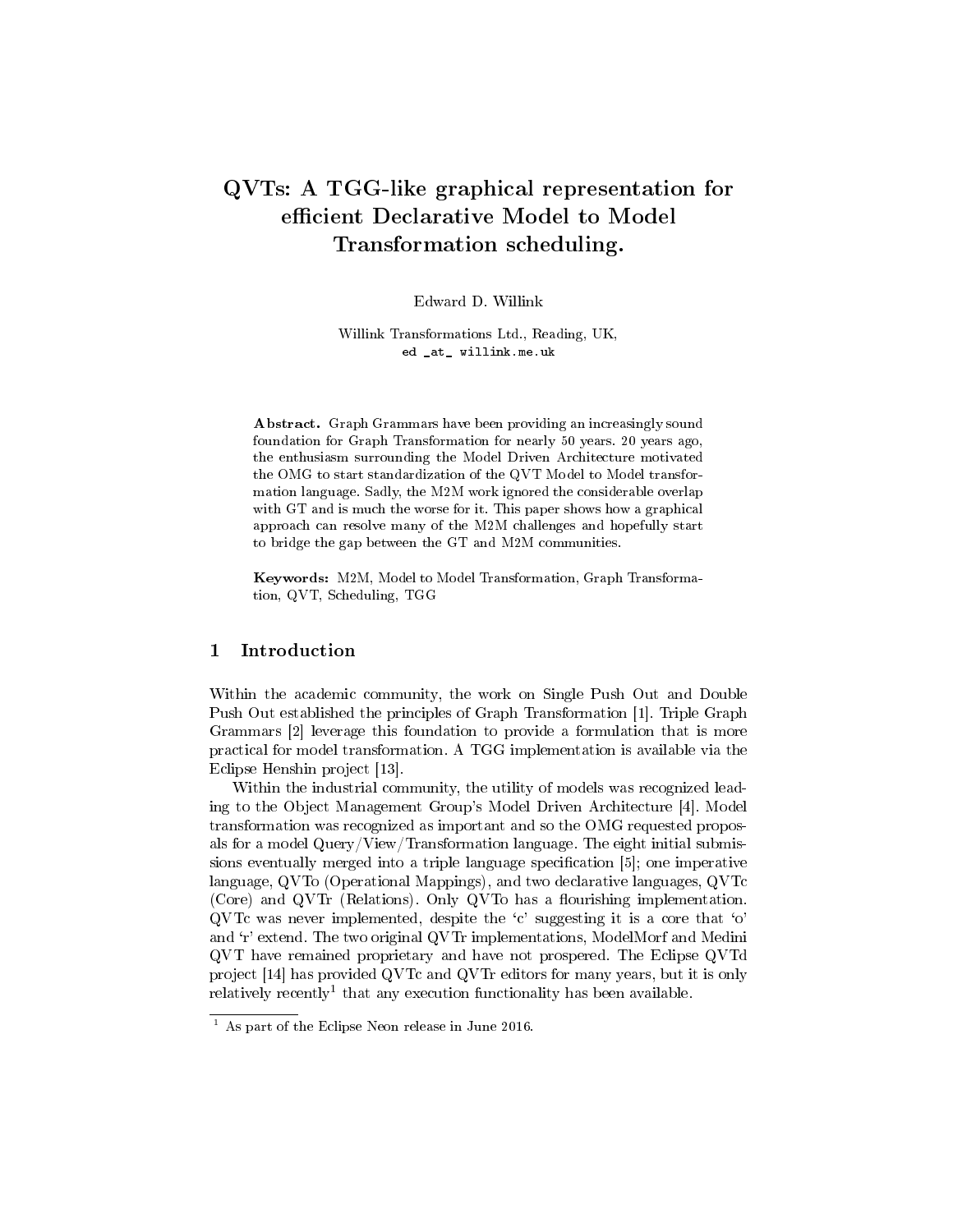Unfortunately the industrial community ignored the significant overlaps between QVTr and TGG. The lack of accurate or detailed QVTr publications has made it hard for the academic community to investigate the overlap in detail.

In this paper we outline the  $QVTs^2$  graphical representation that facilitates visualization of the Eclipse QVTd schedule synthesis. In Section 2, we introduce a running example and highlight characteristics of navigable opposites and declarative execution. The QVTs representation is described in Section 3 and exploited in for static scheduling in Section 4. Section 5 presents related work and Section 6 concludes.

# 2 Background

#### 2.1 Running Example

For most of the examples in this paper we will re-use [11] a very simple, but surprisingly troublesome, transformation that copies of a cyclic doubly linked list with reversed element order. The UML metamodel is shown in Fig 1.



Fig. 1. Doubly Linked List UML Metamodel.

There are just two classes, a DoublyLinkedList that has many Elements, composed by the DoublyLinkedList::ownedElements relationship. A doublylinked-list of Element is established by the Element::source/Element::target bidirectional relationship. A particular Element is distinguished as the list head via the DoublyLinkedList::headElement relationship.

#### 2.2 Navigation and Opposites

The Eclipse QVTd tooling leverages a little known capability of OCL; all associations are unconditionally navigable at analysis time. In UML, the role names on the ends of Associations distinguish alternate navigations from a common source. The arrows on the ends of Associations identify which ends are navigable at run-time. OCL is specified against the metamodel and so all role names are accessible in OCL. OCL provides mechanisms for defining and disambiguating omitted role names. As an extension of OCL, QVT can navigate a relationship such as DoublyLinkedList::headElement in either direction.

 $2$  QVTs is not part of the OMG specification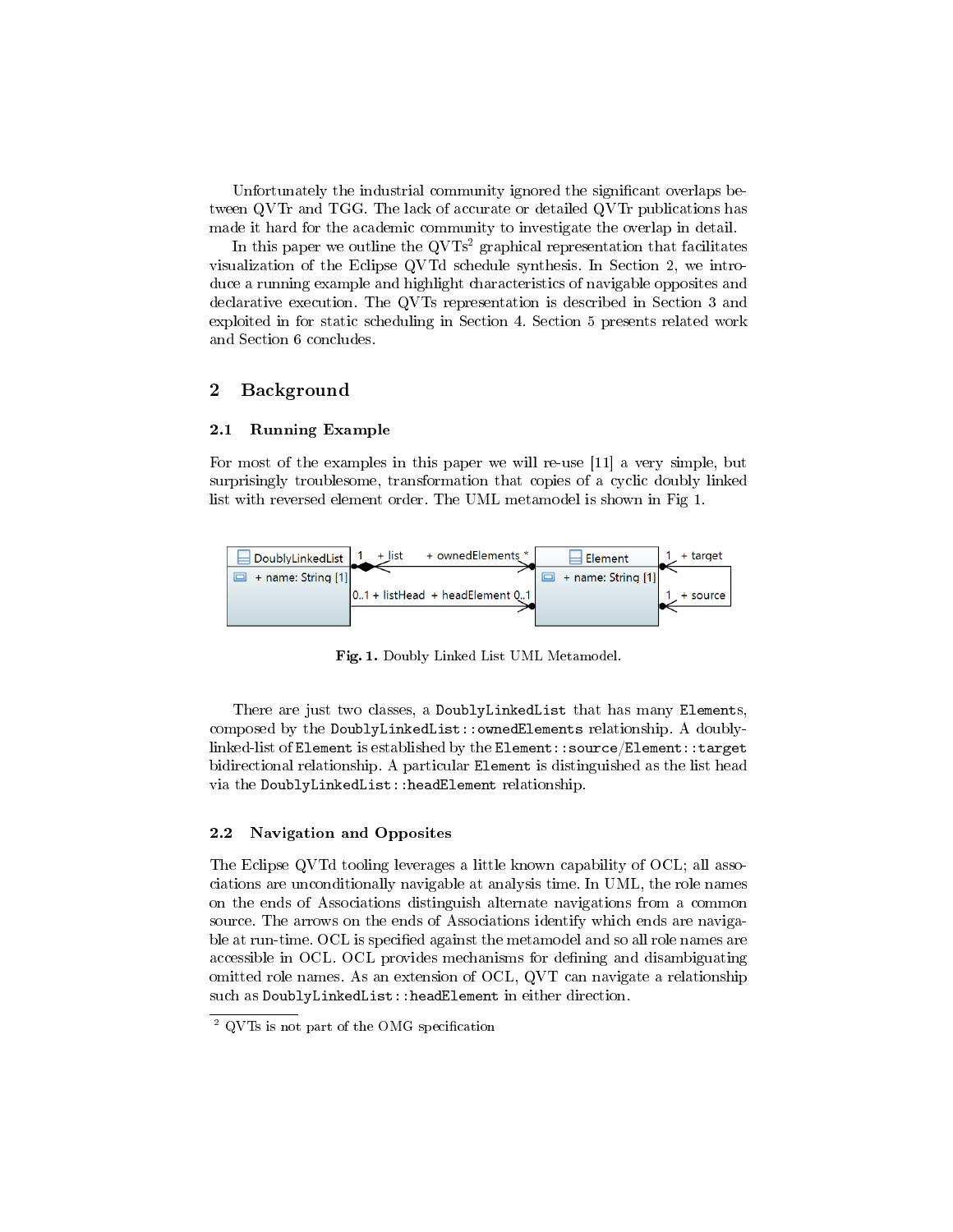#### 2.3 Declarative Transformation Execution Schedule

For a traditional functional/imperative/procedural program, a call tree specifies the order in which each stage of execution occurs. This should ensure that the inputs of each stage are provided by a previous stage. Unfortunately in complex programs, particularly those with global state or multiple threads, this does not always happen. The result provides for exciting debugging opportunities.

A declarative transformation eliminates these hazards by only specifying what must happen in each stage<sup>3</sup>. It is the responsibility of the execution engine to ensure that stages execute in an appropriate order. Naively, each stage may be attempted for arbitrary elements in an arbitrary order. If inputs are not available, the attempt must be aborted and retried later. Fig 2 shows this.



Fig. 2. Naive Declarative Transformation Execution.

A load stage loads all the input model elements into a pool, from which attempted executions of the M1, M2, M3 stages are repeated until execution completes. Then the save stage executes. The naive repetition of stages and permutation of input elements may easily lead to quadratic or worse execution performance. This performance is aggravated by the costs of keeping track of which inputs are ready, and which executions need a retry.

The strong typing of a declarative transformation provides ample opportunities for analysis so that we can hope to find an efficient schedule such as Fig 3.



Fig. 3. Smart Declarative Transformation Execution.

The load now separates input elements into distinct P1, P2 pools whose element types suit the downstream M1 and M2 consumers. These produce to a distinct P3 pool for M3.

The smart schedule is a directed acyclic graph amenable to efficient scheduling. Given an accurate analysis, all M1 and M2 executions occur before any M3; no time need be wasted attempting M3 before M1 and M2 have completed. Consequently no time need be consumed testing whether M1 and M2 have completed.

<sup>3</sup> a stage is variously a mapping, partition, relation or rule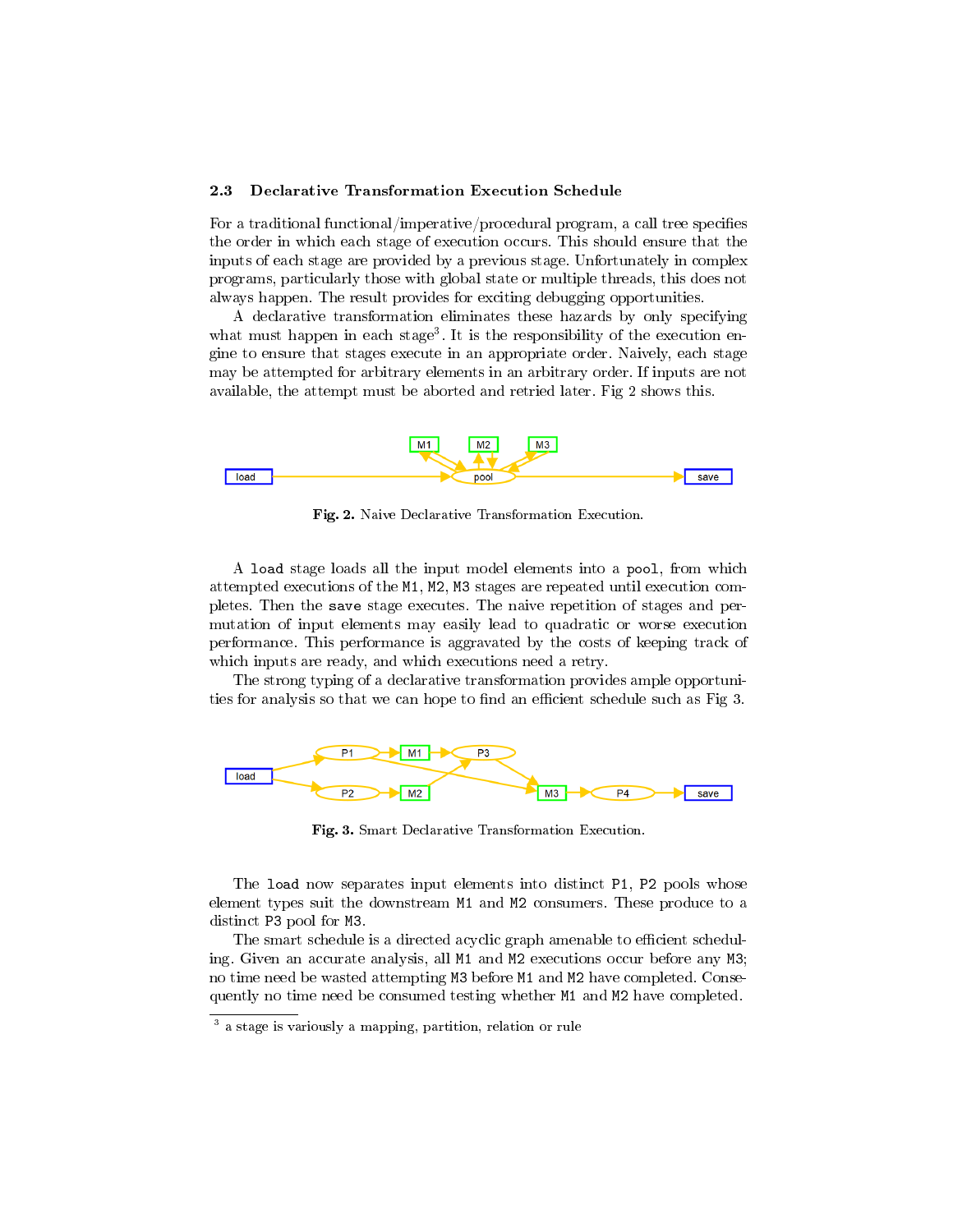Finding the smart schedule is the motivation for the QVTs representation described in this paper.

The need to find a smart schedule is particularly important for QVTr, since QVTr lacks the imperative workarounds that some declarative languages use to solve too-hard problems. For complex transformations, a first pass may create the output elements in a tree structure and then a second pass may elaborate the tree to form a more complex graph structure. Sequencing these passes requires the programmer to understand and use some limited imperative capabilities within the declarative transformation language. QVTr is more powerful; the programmer is not required to understand the practicalities of the execution schedule, rather the QVTr analysis or run-time must solve the problem.

#### 2.4 Eclipse QVTd Tool Chain

A simple tool using a naive execution schedule could attempt an interpreted execution using little more than a transformation language loader and interpreter. Eclipse QVTd provides an efficient execution using the tool chain shown in Fig 4.



Fig. 4. QVTd Tool Chain.

The QVTr language support is followed by a transformation to the QVTs graphical representation. After optimization this is converted to an assemblerlike QVTi imperative representation. This can be executed directly by an interpreter or code generated using an extension of the Eclipse OCL Java code generator to give pure Java code. The tool chain is open for re-use by other languages. UMLX [10] is fully supported, ATL [12] partially.

# 3 The QVTs representation

In this paper we elaborate the auto-generated QVTs graphical representation and its many similarities to TGG. The most obvious similarities between TGG rules and QVTs mappings are:

- diagrams based on UML Object Diagrams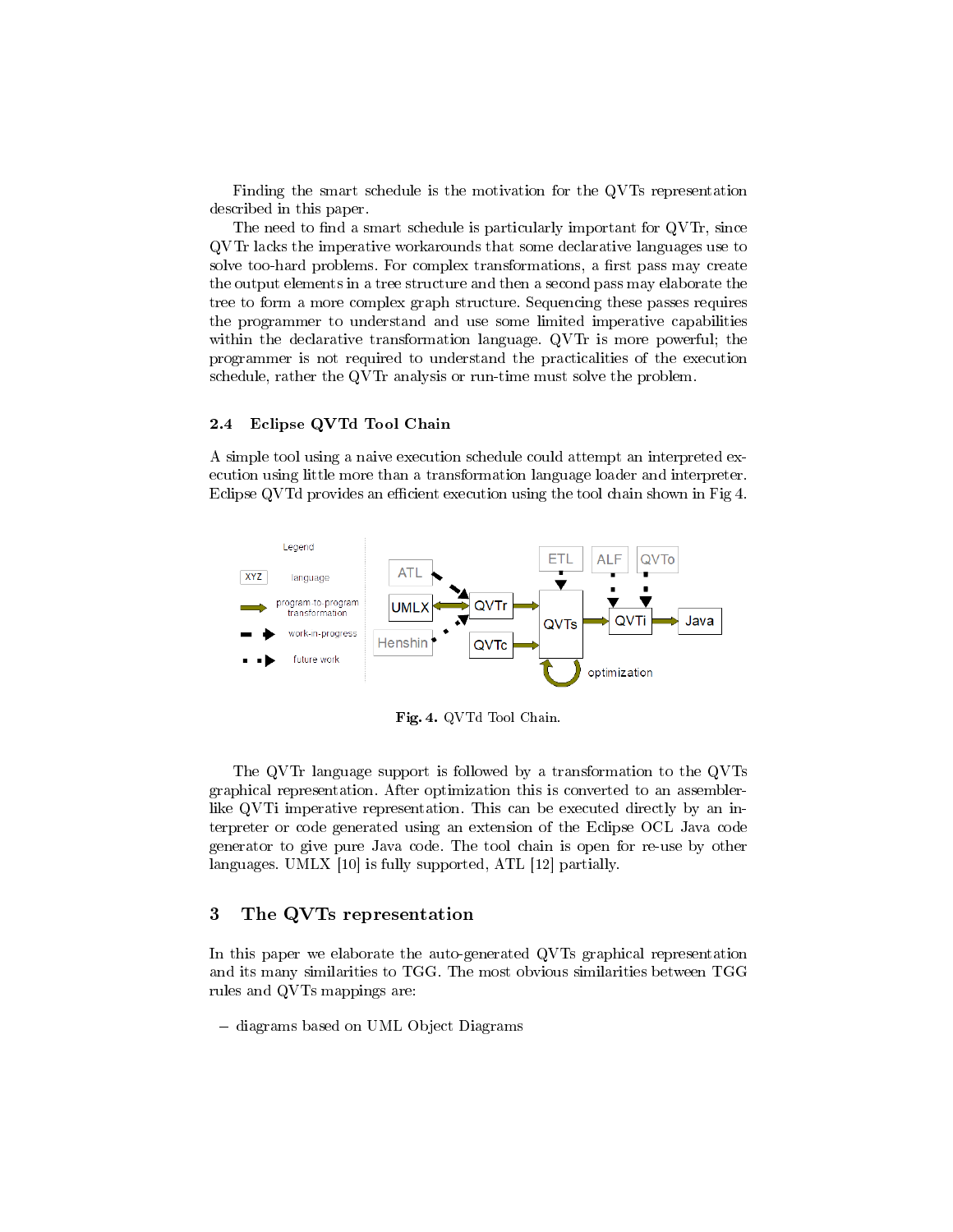- patterns with nodes for Class-typed variables, edges for typed-relationships
- three swim lanes: left : correspondence(TGG), middle/trace(QVT) : right
- metamodel typing for all three lanes, with accurate multiplicities
- no deletion
- green coloring for additions (also  $++$  annotation for TGG)
- positive Constraints, rather than Negative Application Conditions

The main practical difference is that TGG Rules are manually created programming artefacts, whereas QVTs mappings are auto-generated visualizations<sup>4</sup> derived from QVTr Relations.

The most fundamental difference is in the use of OCL. A TGG Assignment or Constraint node has an opaque embedding of an OCL expression. QVTs has nodes for the variables, and edges for the navigation, of an OCL expression AST.  $QVTs$  reifies an Attribute as a DataType-typed node and a Property-typed edge.

Other differences are:

- TGG has a shortform for endogenous (often in-place) transformations
- $\sim$  QVTs resolves in-place<sup>5</sup> by a post-synthesis optimization / synchronization
- TGG rules can be un-directional, QVTs mappings are for a chosen direction
- A negative link in TGG is a (positive) link to a null constant in QVTs
- QVTr auto-generates the middle metamodel with accurate opposites

Since the QVTs is auto-generated, a variety of rendering capabilities can be used to provide an enhanced visualization.

- QVTs uses multiple colors to show lifecycle
- QVTs arrows show to-one(-or-zero) navigability
- QVTs line styles show nullability and distinguish matches/expressions

#### 3.1 QVTs Synthesis - QVTr to QVTs conversion

Space limitations permit only the observation that the conversion from QVTr to QVTs normalizes QVTr high level facilities and syntax sugar to a simpler form.

- Inherited Class matching
- Inherited Property matching
- Relation Overriding
- Exogeneous and Endogeneous Transformations
- Top and Non-Top Relations
- Keys
- Trace Metamodel Synthesis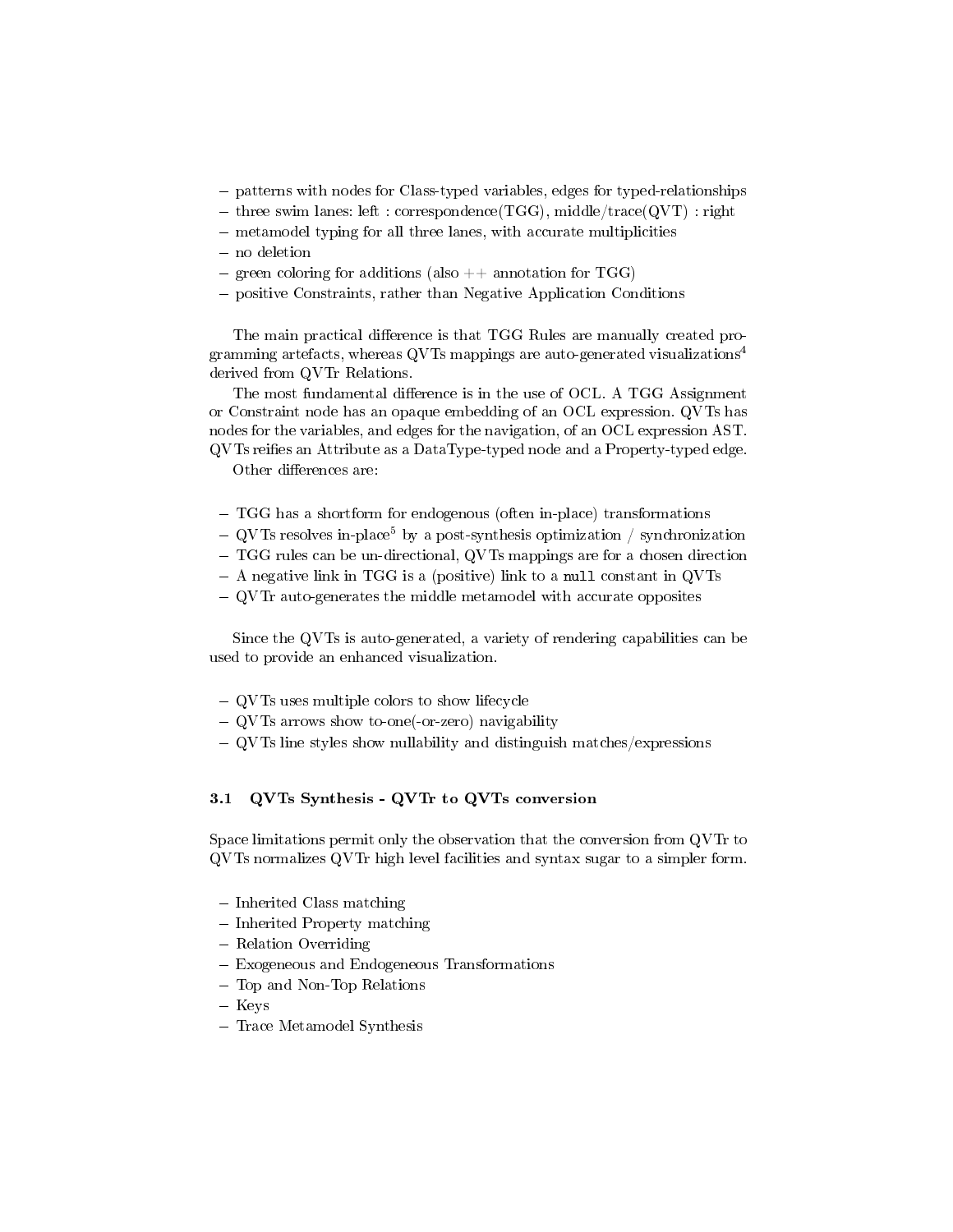

Fig. 5. Trimmed list2list Mapping.

#### 3.2 Trimmed list2list Mapping

The two mappings for our example are shown in Fig 6 and Fig 7. The list2list mapping is the TGG-Axiom. It is simplified in Fig 5 to ease discussion.

The three columns and top row are essentially identical to TGG. On the left an input pattern variable named forwardList of type DoublyLinkedList is transformed, via a middle variable named trace of type TList2List, to an output pattern variable named reverseList of type DoublyLinkedList.

The green coloring identifies elements created by the mapping in similar way to green coloring and  $++$  annotations in TGG. The blue coloring identifies elements that are present in the input model.

The labels and multiplicities on the arrows show the role names and multiplicities of the relationships in the metamodels.

 $\mathrm{QVIS}$  arrows are different to UML and TGG. A  $\mathrm{QVIS}$  arrow head identifies a direction in which the navigation yields precisely zero or one element. A triangular arrow as from trace to forwardList identifies a direction that is available at run-time. The curved arrow as from forwardList to trace identifies an opposite navigation that, if used, may require additional run-time support.

Below the top row, we have an additional DataType-typed variable named listName and of type String. It is an Attribute. It is drawn as a rounded rectangle to distinguish it from a Class-typed rectangle. DataTypes exist by value, rather than as objects and so may be shared/duplicated at the convenience of the implementation. We therefore draw navigation arrows from each of the objects for which listName is their name; there is no need for a separate constraint node such as reverseList.name = forwardList.name. Navigation from a DataType-typed node is of course impossible.

#### 3.3 Full list2list Mapping

The full mapping for list2list is shown in Fig 6.

The additional bottom row transforms the forwardList.headElement to the reverseList.headElement. The headElement is optional, and so may be null. This is denoted by the [?] multiplicities, dashed edges and borders. Execution of a mapping requires solid nodes and edges to match; dashed nodes and edges

<sup>4</sup> the content is auto-generated, the aesthetic layout is currently manual

<sup>5</sup> in-place support is future work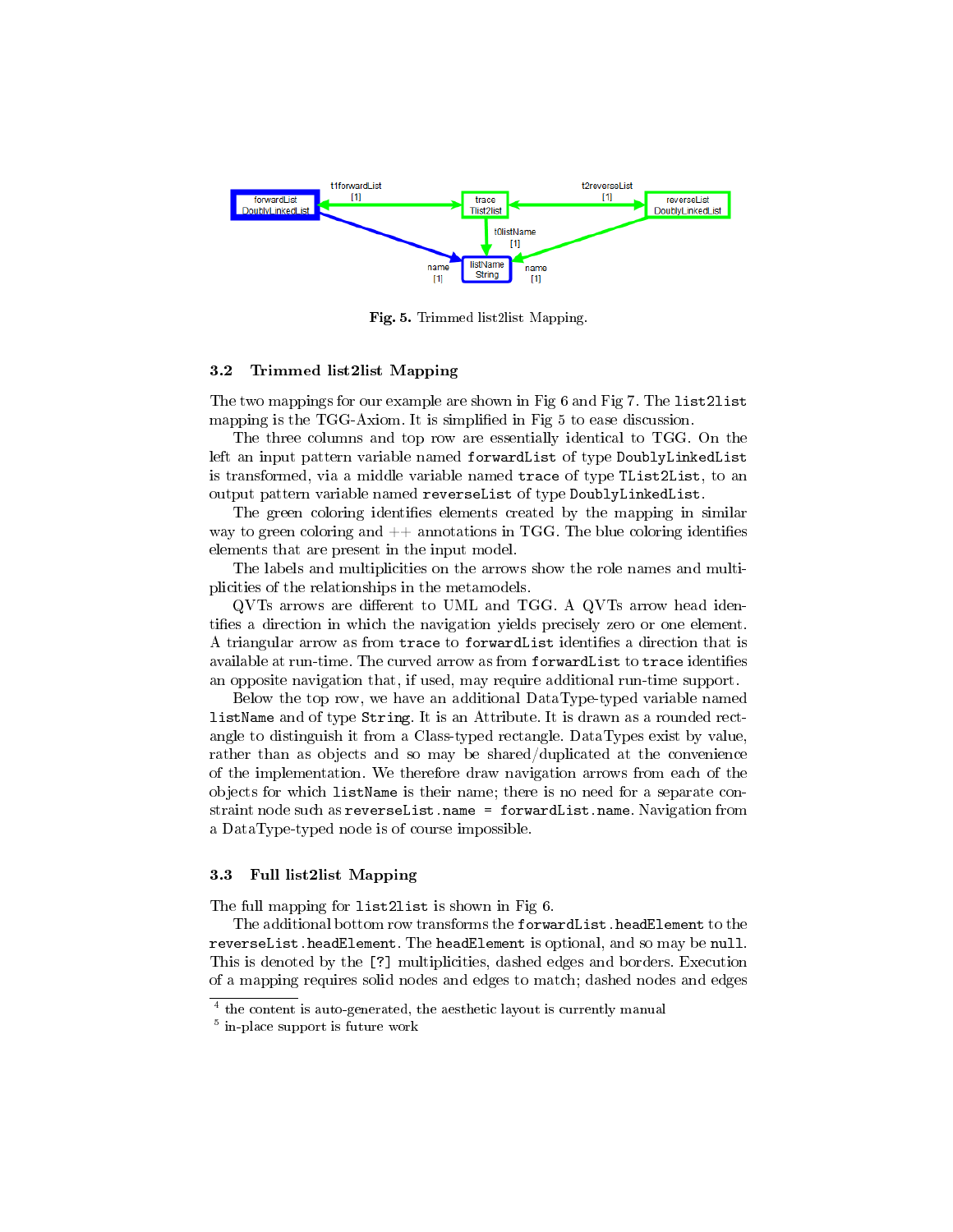

Fig. 6. Full list2list Mapping.

are ignored for matching purposes, but are used by additional predicates and result computations.

Assignment of reverseList.headElement is not possible until reverseHead Element has been created by the element2element mapping whose execution is reified by the when\_element2element variable of type TElement2Element. The cyan coloring identifies nodes and edges that must be available from somewhere else before this mapping can execute.

The full mapping also shows the bookkeeping success variable. The green arrow to the green «success» node causes a true or false value to be assigned to trace. success according to the successful execution of the mapping. success is unusual in that it is the only green element that it is assigned in the case of a failure. This enables other mappings to react to the success or failure. This can be seen in the when\_element2element.success cyan navigation to the true black compile-time constant; the list2list mapping fails if the when\_element2element fails.

### 3.4 Full element2element Mapping

The full mapping for element2element is shown in Fig 7.

It is structurally very similar to list2list. forwardElement is copied to reverseElement via a trace element of type TElement2Element. Copies of the forwardElement.list and forwardElement.target elements are assigned to reverseElement.list and reverseElement.source. In each case, the cyan copy created elsewhere is located by an opposite navigation from the blue source to its cyan trace and then by forward navigation to the cyan copy. Only the success of when\_element2element needs checking since list2list has no independent failure mechanism. Note that since DoublyLinkedList::ownedElements is a one-to-many relationship, it is not shown on the diagram. A unique set of object matches is available by traversal from the forwardElement. There is no such similar unique set available from the forwardList.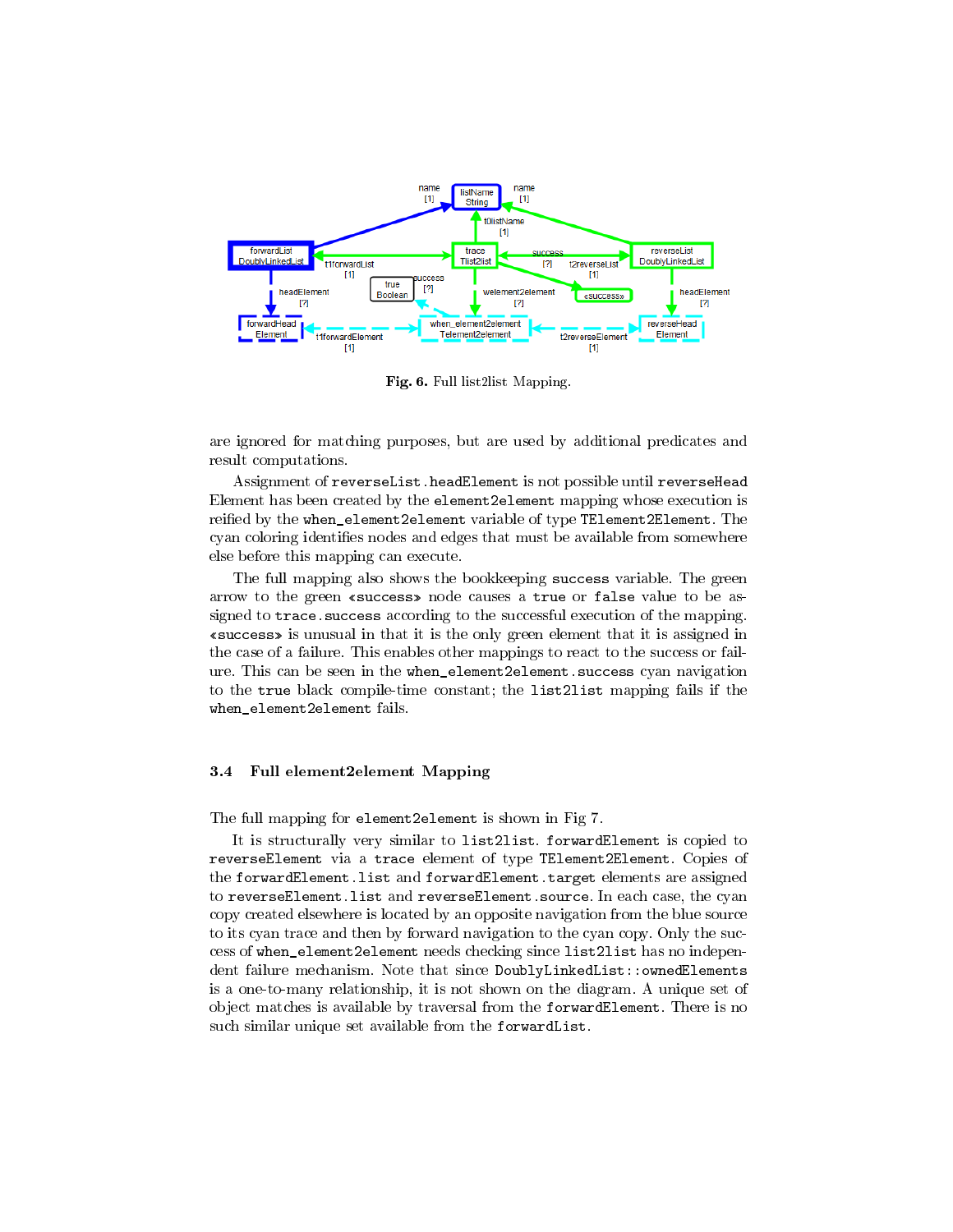

Fig. 7. element 2element Mapping.

#### 3.5 Local Mapping Analysis

The line styles and colors show the results of some minor analyses.

Heads Analysis The result of the more significant heads analysis is shown by the thick border of forwardList in Fig 6 and forwardElement in Fig 7. The set of heads of each mapping is the smallest set of non-green nodes from which all nodes can be reached by traversing to-one(-or-zero) relationships. For nearly all mappings, just like the examples, a set of one node is sufficient.

A single head provides the start of a one-dimensional matching search strategy; for each Element model element we must attempt the element2element mapping. The full pattern match can be found in constant time following the to-one(-or-zero) relationships. This is clearly much more efficient than a supernaive attempt at a seven-dimensional permutation of all possible model elements against the seven blue and cyan nodes in element2element.

The diagram therefore shows that we can navigate from the forwardElement to precisely one trace using an inferior navigation path and from there to precisely one reverseElement using a good navigation path.

Producer/Consumer Analysis The green coloring clearly identifies nodes and edges that are created/produced by the mapping execution. Similarly blue and cyan coloring identifies nodes and edges that are consumed. The blue elements come from the input model and are therefore available just as soon as the input model loading completes. The cyan elements are more troublesome; they come form somewhere else. This gives the simple scheduling policy that consumed cyan elements must be computed before green elements can be produced.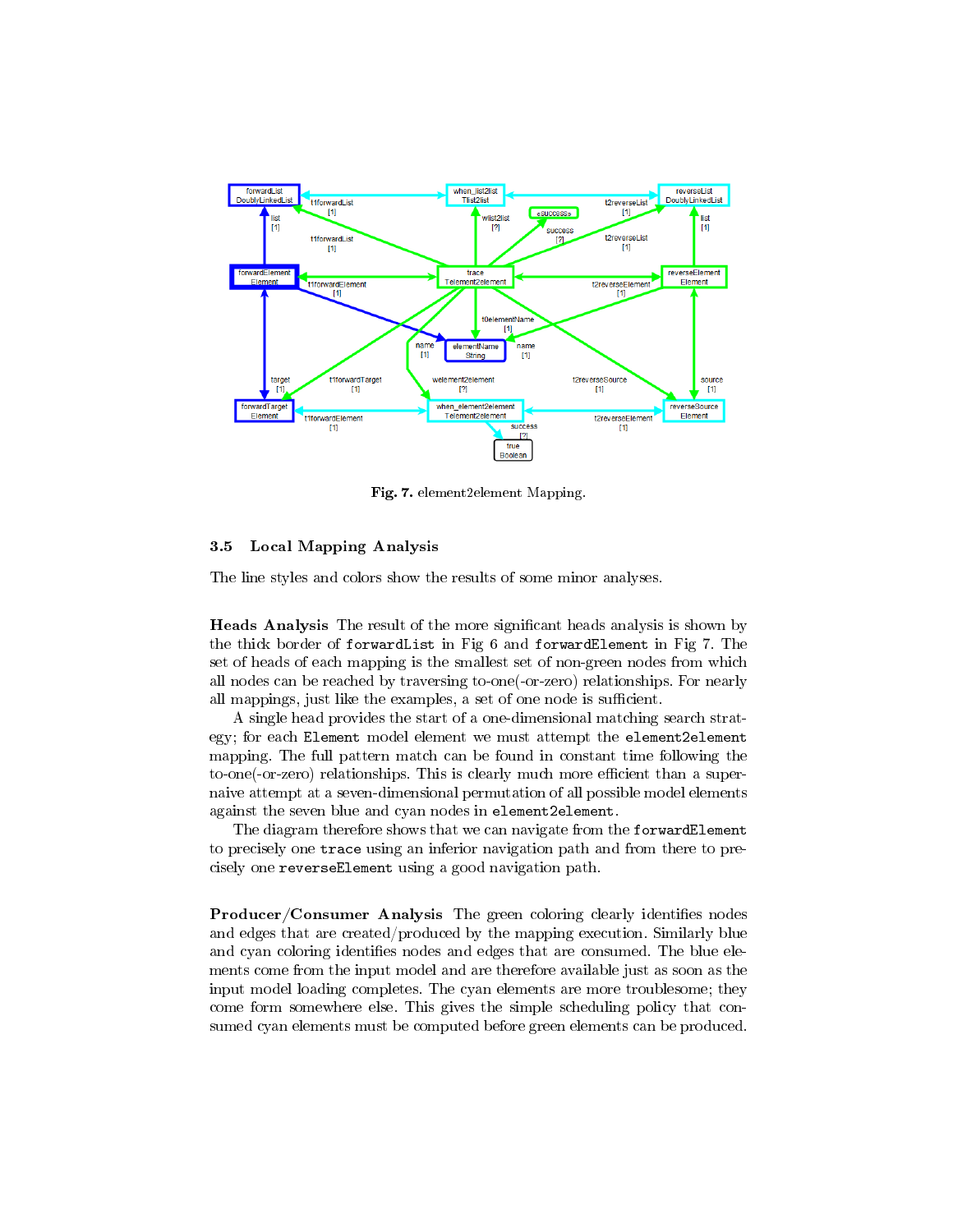The list2list mapping produces 2 Class-typed nodes, 1 DataType-typed node and 7 edges (green). It consumes 2 Class-typed nodes and 3 edges (cyan).

Looking at list2list we see that there is a green TList2List and a cyan TElement2Element, therefore list2list cannot execute until the appropriate element2element has executed. Similarly element2element has a green TElement2Element and a cyan TList2List, therefore element2element cannot execute until the appropriate list2list has executed. At compile-time, without knowledge of the appropriate instance, the static schedule must wait for all instances. There is a cyclic dependency; a deadlock.

Partitioning The list2list / element2element deadlock is easily broken by using multiple passes. A first pass creates the new DoublyLinkedList and Element elements, a second pass assigns the DoublyLinkedList.headElement. We can minimize the likelihood of deadlocks by partitioning each mapping into atomic micromappings with a single green element per micromapping. This proves to be excessive and so we partition into a number of partitions each tackling a separate `theme':

- activator: to create the green trace element and green edges to input elements
- local: predicate to verify that cyan elements are locally satisfied
- global: predicate to verify that cyan elements are globally satisfied
- $-$  speculated: to create the green output node(s) and assign trace success
- per-edge: for each remaining green edge to a green output node

OCL Expression Analysis The list example is too simple to demonstrate the use of OCL within QVTs. We therefore use a mapping from the Families2Persons example to show OCL expressions in Fig 8.



Fig. 8. Simple Expressions Example.

The matched part of the mapping is shown by the creation of two green trace and t nodes from the blue s node.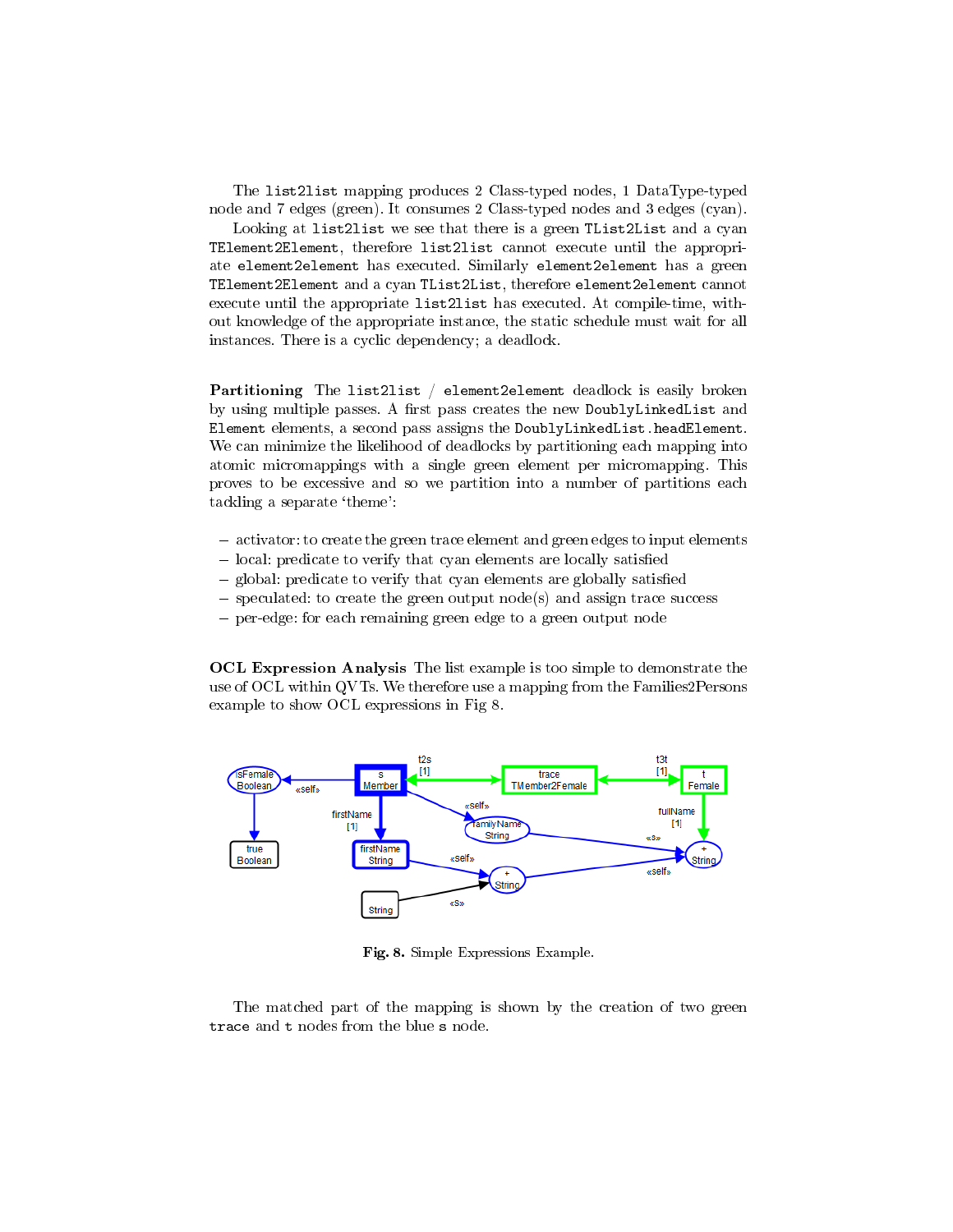At the left an operation call to the isFemale query using s as its  $\ll$  self  $\gg$  input is shown using an ellipse. The output is consumed by the true constant. The overall truth of the mapping is only satisfied when everything is true, therefore if isFemale returns false the match fails. The graphics shows the constraint s.isFemale() = true.

In the lower part of the figure we see the string concatenation for the assignment **t**.fullName = s.firstName + ' ' + s.familyName().

OperationNodes and ArgumentEdges are shown with thin line-styles. Black coloring is used for compile time constants. Blue coloring is used for computations that can be made as soon as the input model is loaded. Only the actual assignment edge for  $t.t$ ullName = ... is green. The ArgumentEdges are annotated with the receiving parameter name such as  $\kappa$  self  $\ast$  to eliminate ambiguity. These nodes and edges are really just a visualization of the OCL AST. The part of the ATL2QVTr transformation shown in Fig 9 has many more complex usages.



Fig. 9. Complex Expressions Example.

The upper part of the left hand two columns evaluate

```
atlAttributes = atlModule.elements
->selectByKind(atlMM::Helper)._definition.feature
->selectByKind(atloclMM::Attribute)->select(name=propertyName)
```
This demonstrates the use of DataType-typed Collection nodes and IteratorNode variables in body expressions. It also demonstrates that node sharing in the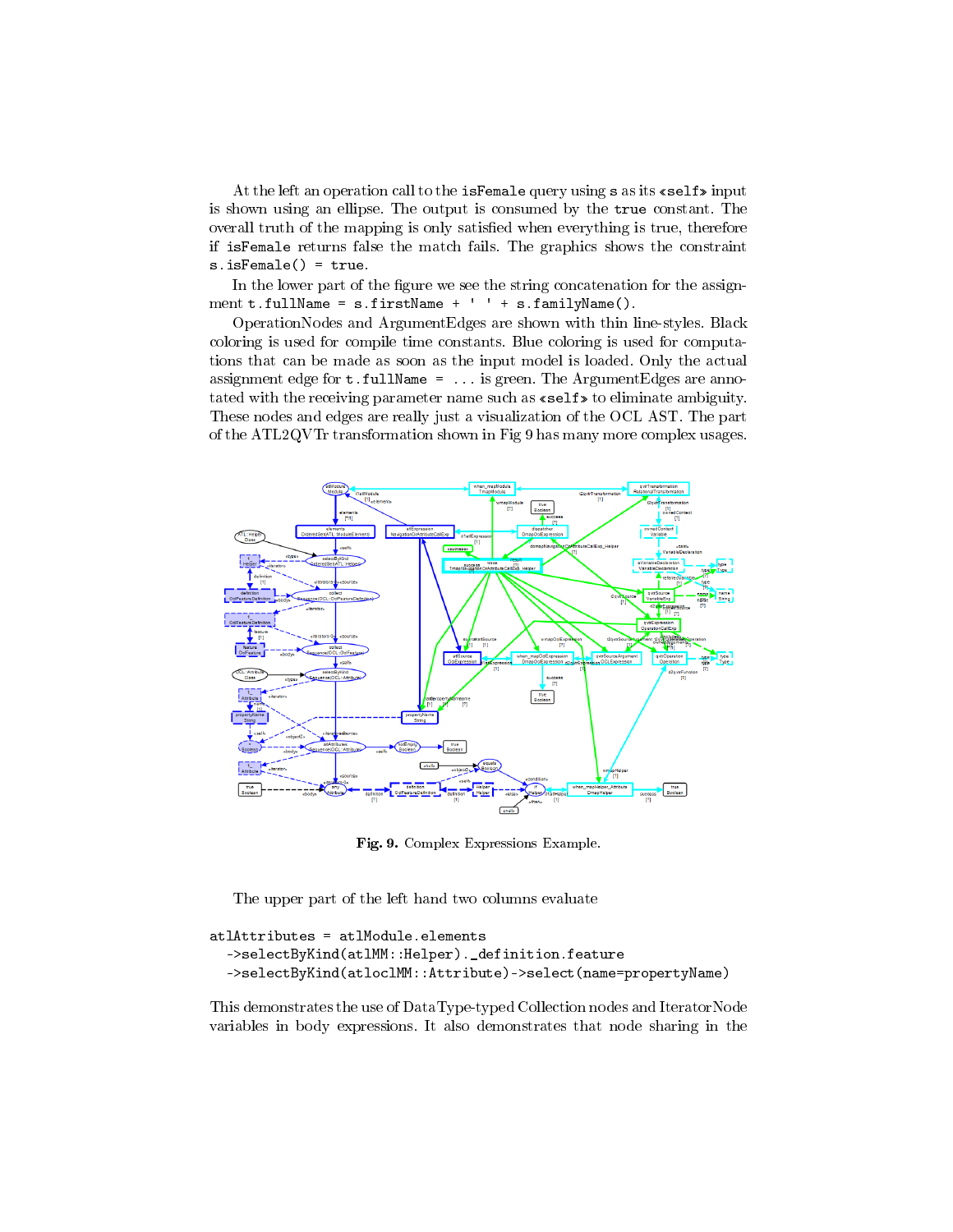graphical representation corresponds to Common Subexpression Elimination in traditional tooling.

#### 3.6 Operation Analysis

OCL expressions may call operations, which may involve navigations and consequently an operation may fail if its execution is premature. Operations have no mechanism for aborting and retrying later and so it is the callers responsibility to anticipate the navigations and guarantee that the execution is not premature. This guarantee requires a deep analysis of each operation call. Additional consumer dependencies capture the analysis result.

A straightforward analysis of the potential dependencies of each OCL navigation must take a very pessimistic view of the dependencies for utility functions whose argument types are high up polymorphic inheritance trees. These pessimistic dependencies can lead to unnecessary dependency cycles. A more precise analysis specializing each OCL call expression to the known calling types can avoid these cycles.

# 4 QVTs Exploitation - Static Scheduling

The QVTs representation analysis supports derivation of an efficient schedule.

#### 4.1 Global Analysis

The cyan consumer analysis identifies which nodes and edges are consumed by each partition. These can be joined to the corresponding green producers by a pool for the type of each node or edge as shown in Fig 3. Additionally the heads analysis identifies which consumers require the corresponding node to be passedby-value. All other consumptions can be computed by navigation from a head. We therefore refer to these additional consumptions as passed-by-existence.

The global consumer/producer analysis for our simple two mapping example is shown in Fig 10.

The blue mapping at the top is the auto-generated loader responsible for loading the input model and distributing the relevant model elements to suitable pools.

The two orange ellipses are the input pools, one for the DoublyLinkedList element and the other for the Element elements. The incoming arrows show that the elements are produced by the loader.

The two green rectangles are the two unidirectional mappings $^6$  each consume a DoublyLinkedList or Element element via a solid incoming orange arrow.

In addition to consuming model element node instances from the input model, each mapping execution also consumes edge instances. The pools of

 $6$  the *reverse* suffix denotes the chosen direction of QVTr execution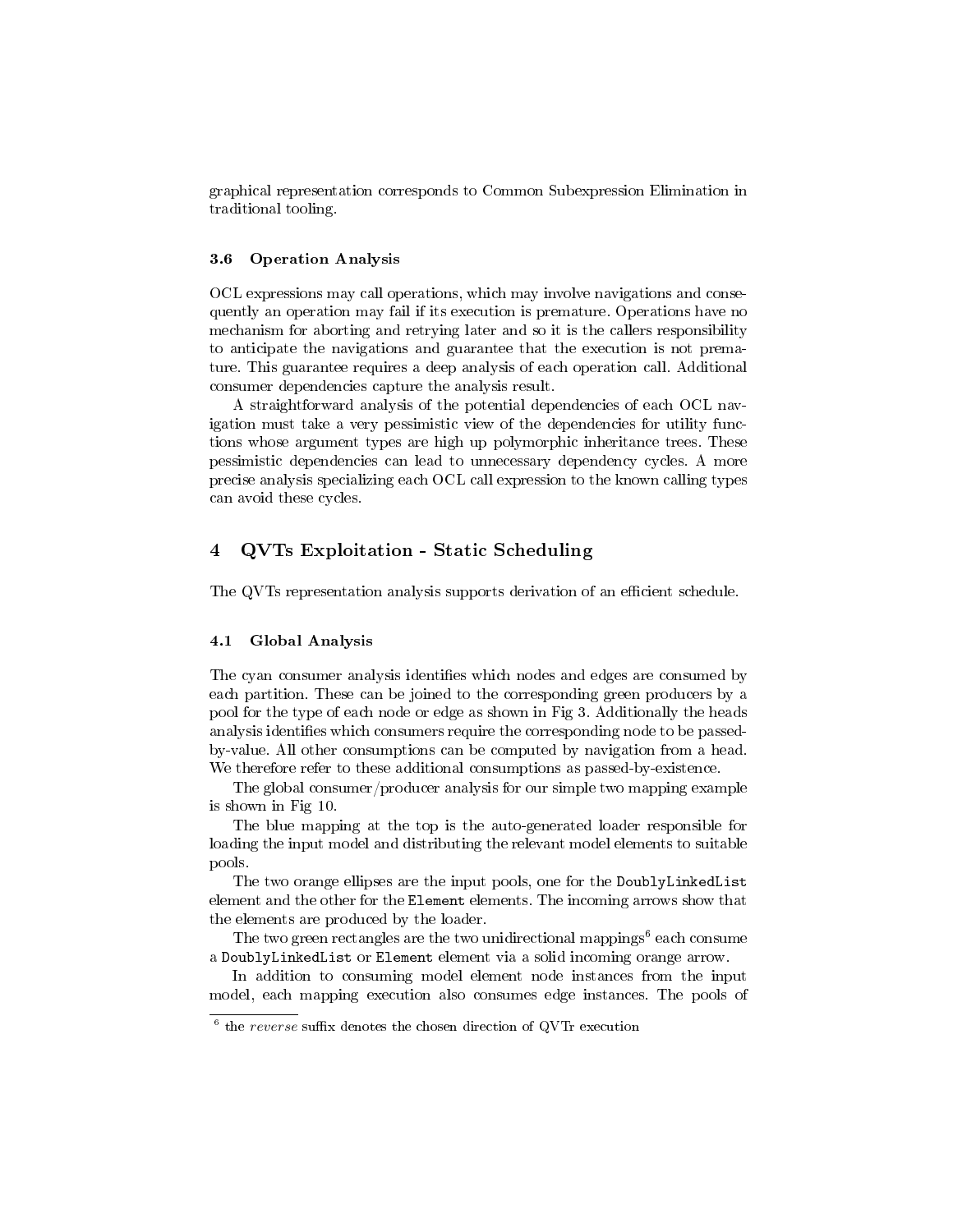

Fig. 10. Raw Producer/Consumer Dependency Graph.

consumed/produced edges are shown using brown ellipses. The top brown ellipse shows that the Telement2element::success property is produced by the element2element mapping and consumed by both mappings.

The list2list mapping has four incoming arrows indicating that an element must be available in each of four source pools to support a successful execution. The solid arrow passes the DoublyLinkedList element by value. The remaining arrows are dotted to indicate pass-by-existence.

The diagram shows many cycles between the two mappings. An efficient purely static schedule is not possible.

#### 4.2 Partitioned Schedule

Fig 11 shows the more complex dependency graph that results after partitioning. The graph is topologically similar to Fig 10 with the partitioned list2list mapping replaced by 5 partitions on the left hand side and the partitioned element2element mapping replaced by 6 partitions on the right hand side.

At the top we see the activators have consumed their input model element and produced a corresponding trace element which is consumed by the local and other partitions.

At the bottom we see the speculated and edge partitions with inputs, outputs and no problematic cycles. Introducing a separate partition, that can be performed once everything else is ready, has resolved the cycle involving the assignment of DoublyLinkedList::headElement.

Many of the dependencies use a dashed style. This is a much stronger version of pass-by-existence. The value is guaranteed to exist, the consumer can therefore use it without checking. In contrast the dotted line only indicates that the value may-be available; the consumer must test for readiness and arrange to retry until the required value is ready. Dashed lines are therefore efficient at run-time. Dotted lines incur run-time overheads for retries. For both dotted and dashed pools, no value is actually passed and so there is no need to provide run-time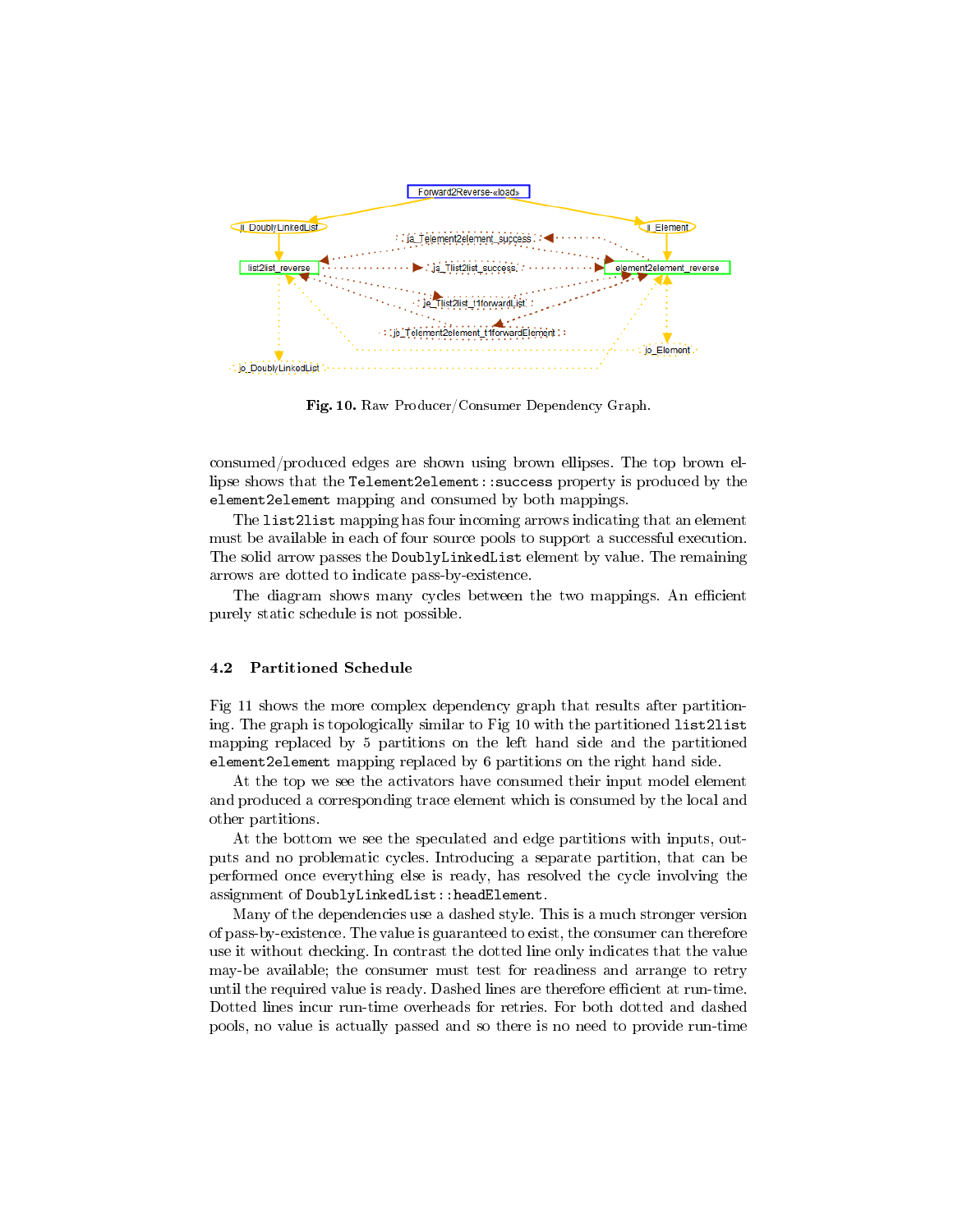

Fig. 11. Partitioned Producer/Consumer Dependency Graph.

support; it is a virtual pool. It is the consumer that computes the passed-byexistence value and must check whether the computed value is ready.

#### 4.3 Speculation

Further examination of Fig 11 shows that we still have a cycle involving the global partitions and the success pools. This is because the cyclic list in this simple example is really troublesome; the transformation can only proceed if the mapping executions for each list element collaborate. When acyclic structures such as composition trees are involved, collaboration can be guaranteed. For genuinely cyclic structures a global mediator must be invoked at run-time.

# 4.4 Cycle Elimination

The dependency graph is only mostly acyclic, so we need a solution for the cyclic parts. This proves to be rather simple. Cycles are easily identified as the intersections of transitive predecessors and successors. Each cycle can be wrapped up rather like a Russian doll. The result is acyclic with respect to the dependency edges; cycles are localized to the Russian doll node that may have a further acyclic dependency graph inside.

#### 4.5 Pass Allocation

The acyclic directed dependency graph provides an ordering of the partitions so that we may allocate the partitions to sequential passes. Typically pass 0 for the loader, pass 1 for the activators, pass 2 for ... One or more pass numbers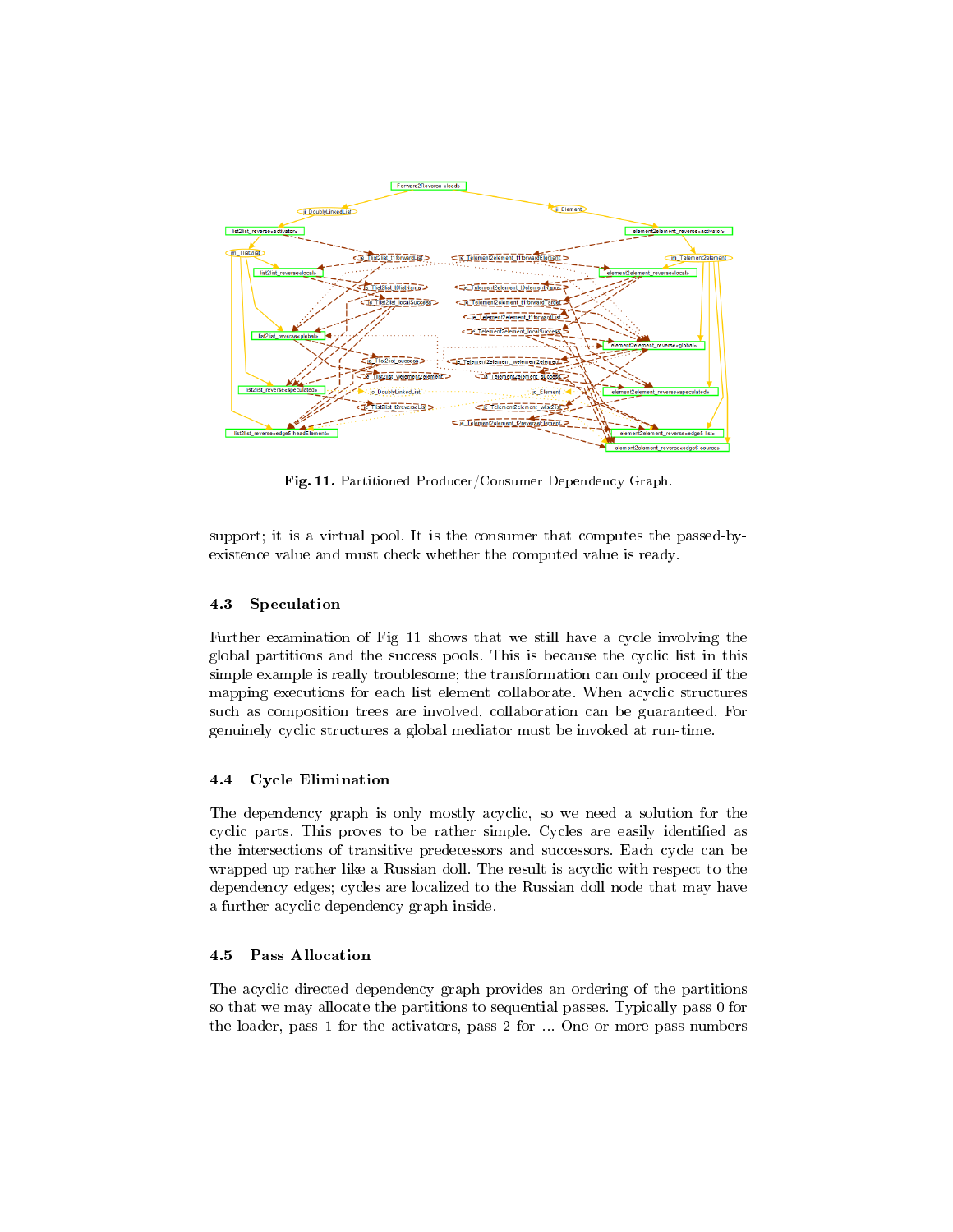are allocated to each pool in accordance with the pass numbers in which each producer may add content.

These pass numbers are shown in the the Fig 12 which also shows the results of some optimizations.



Fig. 12. Final Producer/Consumer Dependency Graph/Schedule.

Virtual pools whose pass numbers are smaller than all the pass numbers of all their consumers are inherently safe and are removed. Only pass 3 involving the global speculation remains indicating a need for run-time support.

Sibling partitions sharing the same failure mechanisms are merged.

We also see that the solid orange arrows provide a very simple call-tree in which each partition has a single input avoiding the need for any complex multidimensional dispatch. The partitions for each pass can be concurrently executed one pass at a time, with the exception of pass 3 that requires a global mediation to resolve its instance cycle.

#### 5 Related Work

A catalog of optimizations has been proposed [3] for Triple Graphs; domain driven applicability, caching/indexing, static analysis, incremental execution. Many of these come for free in the current work.

Many papers refer to QVT, but few provide insight because the only exposition of QVT is its flawed specification. Too many authors have tended to regard an OMG specification as the work of the gods, whereas in practice a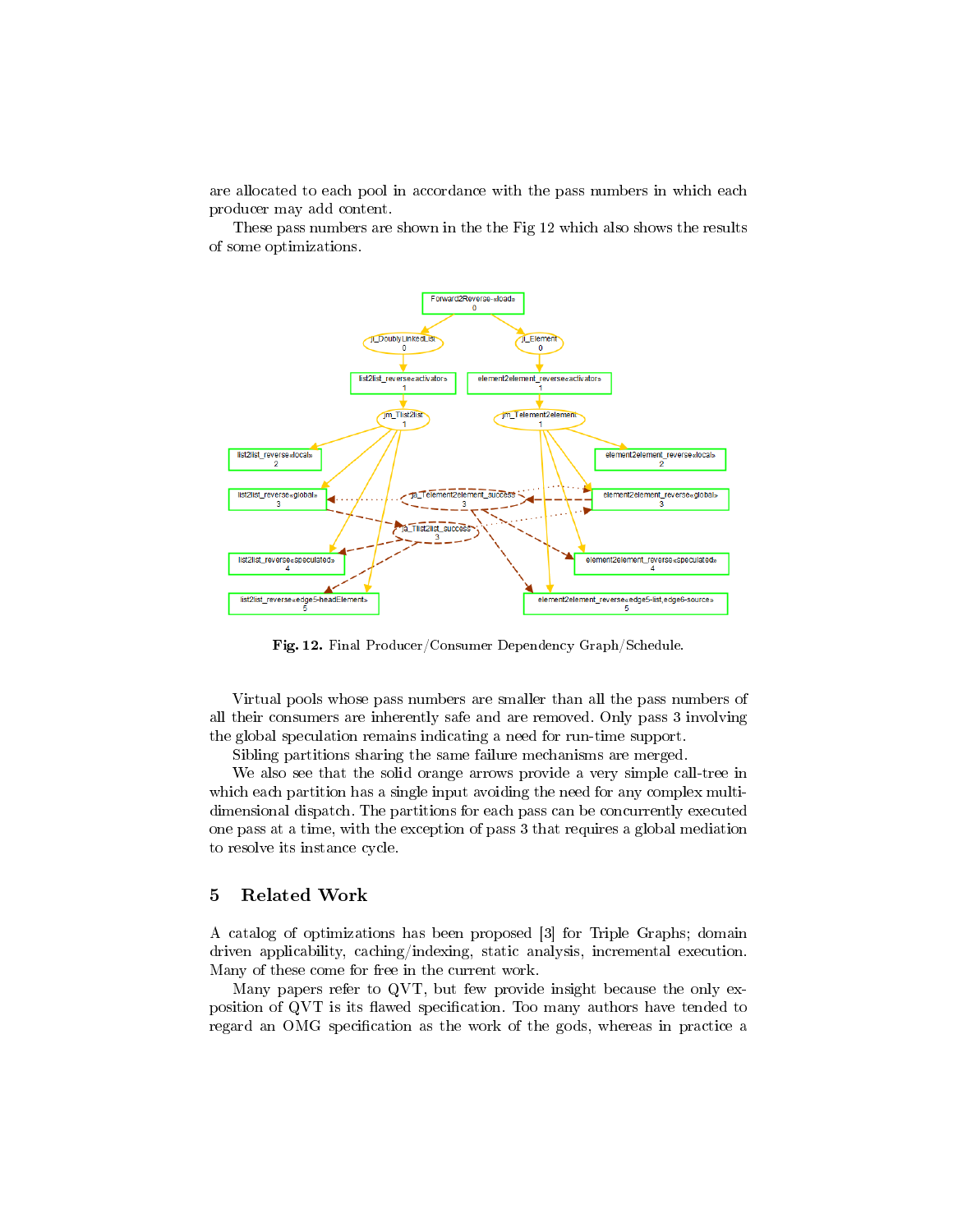specification is the best endeavors of a small, sometimes very small, team of busy, underfunded, not always omniscient, contributors. Revised specifications are necessary to remedy defects as well as accommodate unforeseen use cases. The QVT specification is unique. It is the first time the OMG has standardized research work; it really should have started at version 0.0 to emphasize this.

The QVTr language is 'formalized' by RelToCore, a hard to read transformation written in QVTr from QVTr to QVTc. QVTc is 'formalized' using semiformal language. Unfortunately the QVTc semi-formalization is incomplete and RelToCore neglects important concepts such as Collection matches and Relation overriding. RelToCore comprises over 1000 lines of the new QVTr language. Rel-ToCore was written without the aid of language support tooling. It is therefore not surprising that when Eclipse QVTd started to provide QVTr editors, many syntactic and semantic problems were uncovered. Clearly the 1000 lines of QVTr that formalize QVTr have never been exercised.

Authors such as Stevens [8] have endeavored to understand RelToCore and the QVTc semi-formalization and concluded that QVTr and QVTc are inconsistent despite QVTr being just a transformation away from QVTc. Westfechtel [9] has endeavored to provide a bidirectional implementation of Families-to-Person and found that QVTr's check-mode<sup>7</sup> semantics are inconsistent with enforcemode. This mandated some heroic workarounds to make check-mode usable. Both of these not-incorrect observations stem from inconsistencies in the specification which need investigation. There is an inconsistency between the detailed exposition of check-mode semantics and the philosophical statement that checkmode is semantically equivalent to enforce-mode and comparison. QVTr can only be a useful language if its details correspond to some clear sensible philosophical principles. The two pages of details are therfore wrong; the one sentence of principle is correct. Given Stevens' observation [7] that a transformation should involve minimal change, it is unclear that a detailed exposition of a simplified check-mode that is consistent with enforce-mode is even possible for the general case.

QVTr provides a very powerful declarative exposition which is very strongly typed by its input, trace and output metamodels. QVTr leverages OCL whose expressions are side effect free, to introduce a very controlled form of model mutation. This limited mutation is amenable to the global analysis outlined above. Early results of the QVTr scheduler suggest that the performance of declarative transformations can approach that of manual code; a typically 40 fold speed up over tools such as ATL and QVTo that lack schedule optimization or Java code generation [11].

The Eclipse QVTd work diverged from an early Epsilon prototype to exploit the very strong limitations imposed by metamodels and declarative mappings. It therefore uses mostly analysis and a few heuristics to produce a useful schedule relatively quickly, rather than exploring a large number of alternative schedules in an infeasible time [6].

<sup>&</sup>lt;sup>7</sup> a check-mode execution precedes an enforce-mode to avoid the cost of an enforce